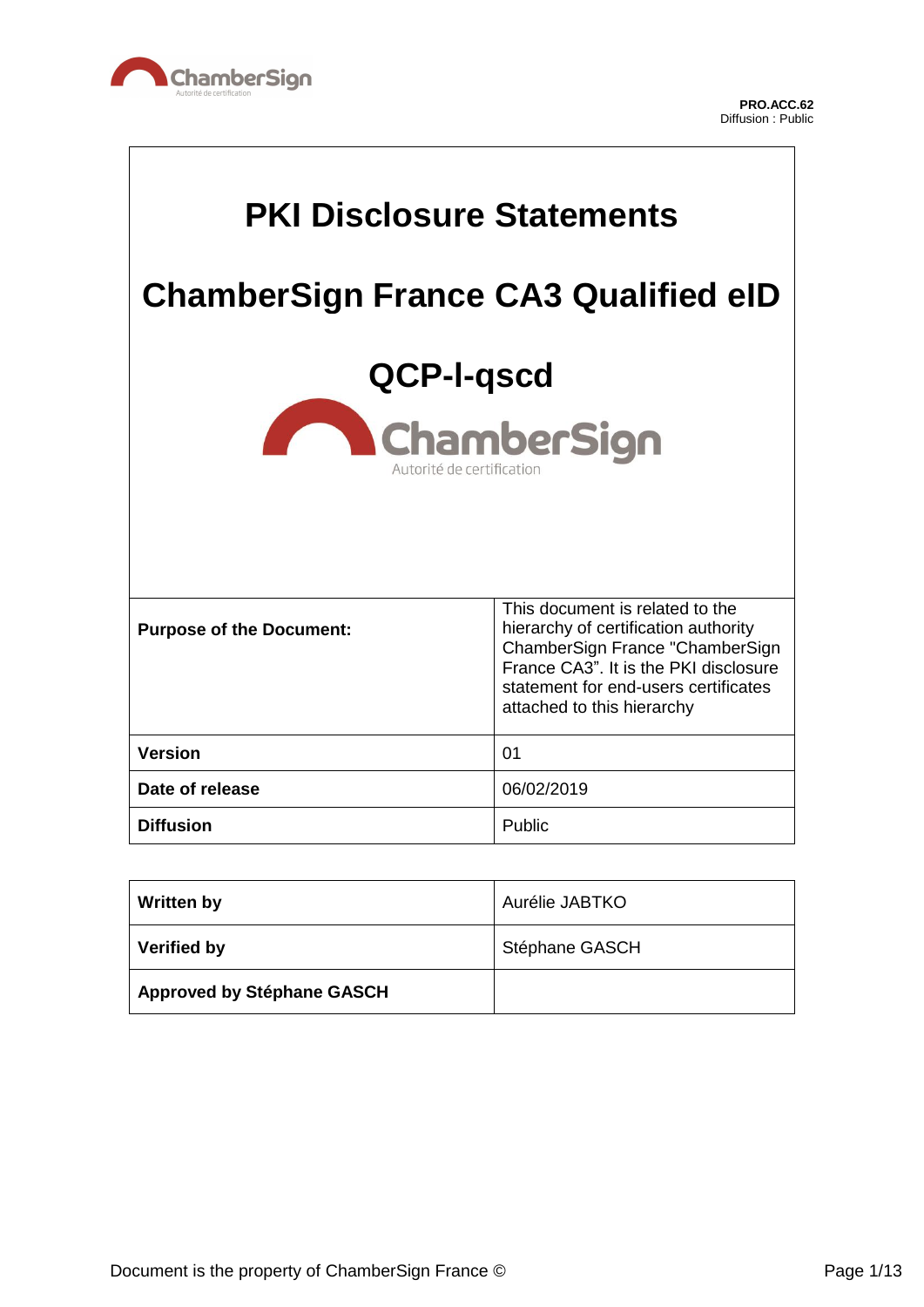

| <b>Record of versions</b> |                          |
|---------------------------|--------------------------|
| Version                   | Nature of the evolutions |
| 01                        | Creation                 |
|                           |                          |
|                           |                          |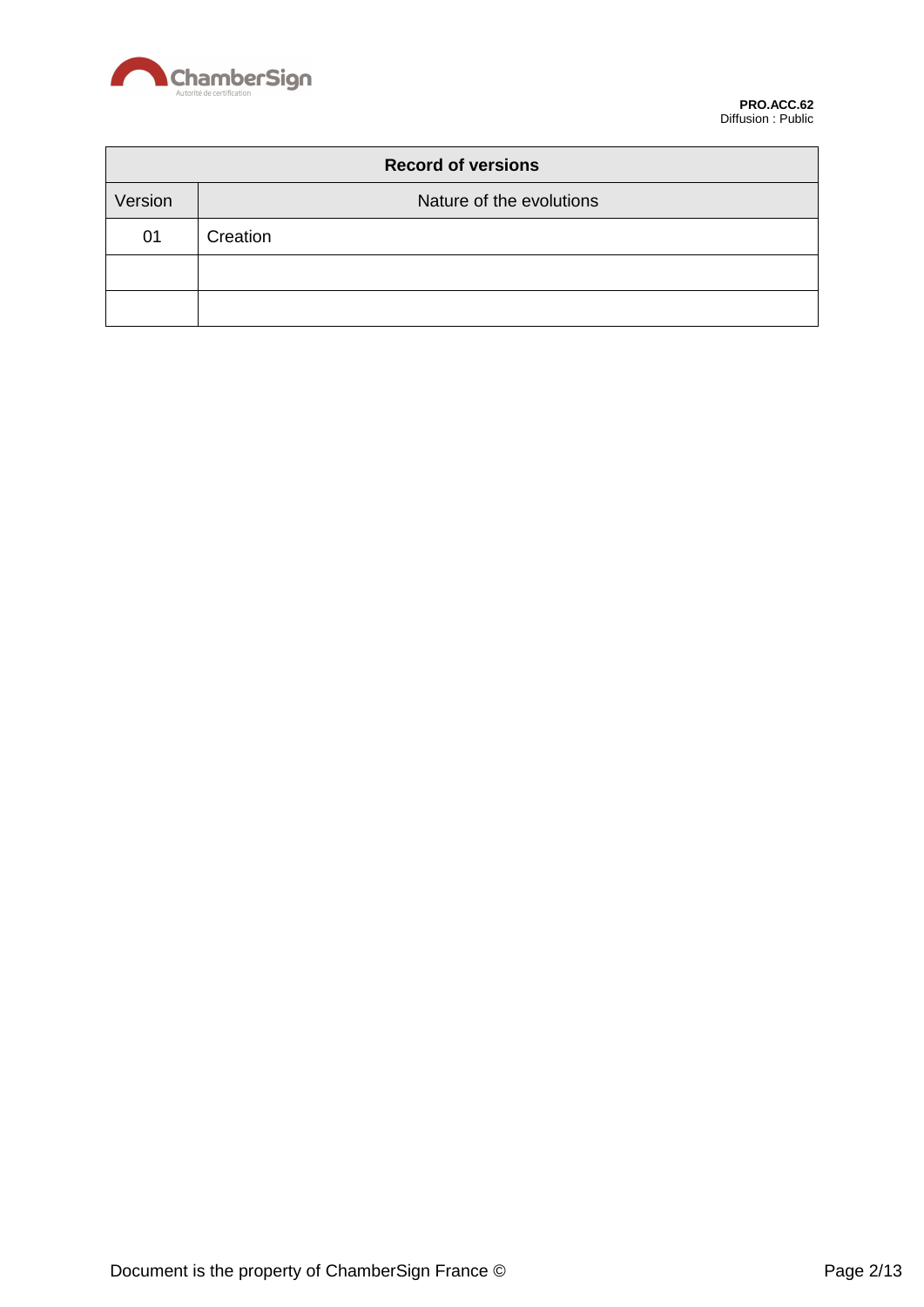

#### **Warning**

This document is protected by the French Code of Intellectual Property of 1<sup>st</sup> July 1992, including those relating to literary and artistic property and copyrights, as well as all applicable international conventions. These rights are the exclusive property of **ChamberSign France**. The reproduction, representation (including the publication and distribution), in whole or in part, by any means (including electronic, mechanical, optical, photocopying, computer), not previously authorized in writing by **ChamberSign France** or assigns, is strictly prohibited.

Rightly, according to the article L.122-4 of the Intellectual Property Code "Any representation or reproduction in whole or in part without the consent of the author or his successors in title or in title is unlawful".

Exceptionally, the Code of the Intellectual Property authorizes, according to the article L.122- 5 of the Code, on the one hand, that Copies or reproductions strictly reserved for the private use of the copier and not intended for collective use"; on the other hand, that analyzes and short quotes for the purpose of example and illustration.

This representation or reproduction, by any means whatsoever, constitutes an infringement punishable by articles L. including 335-2 of the Intellectual Property Code.

This document, property of **ChamberSign France**, may be granted by licensing all private or public entities who wish to use as part of their certification services.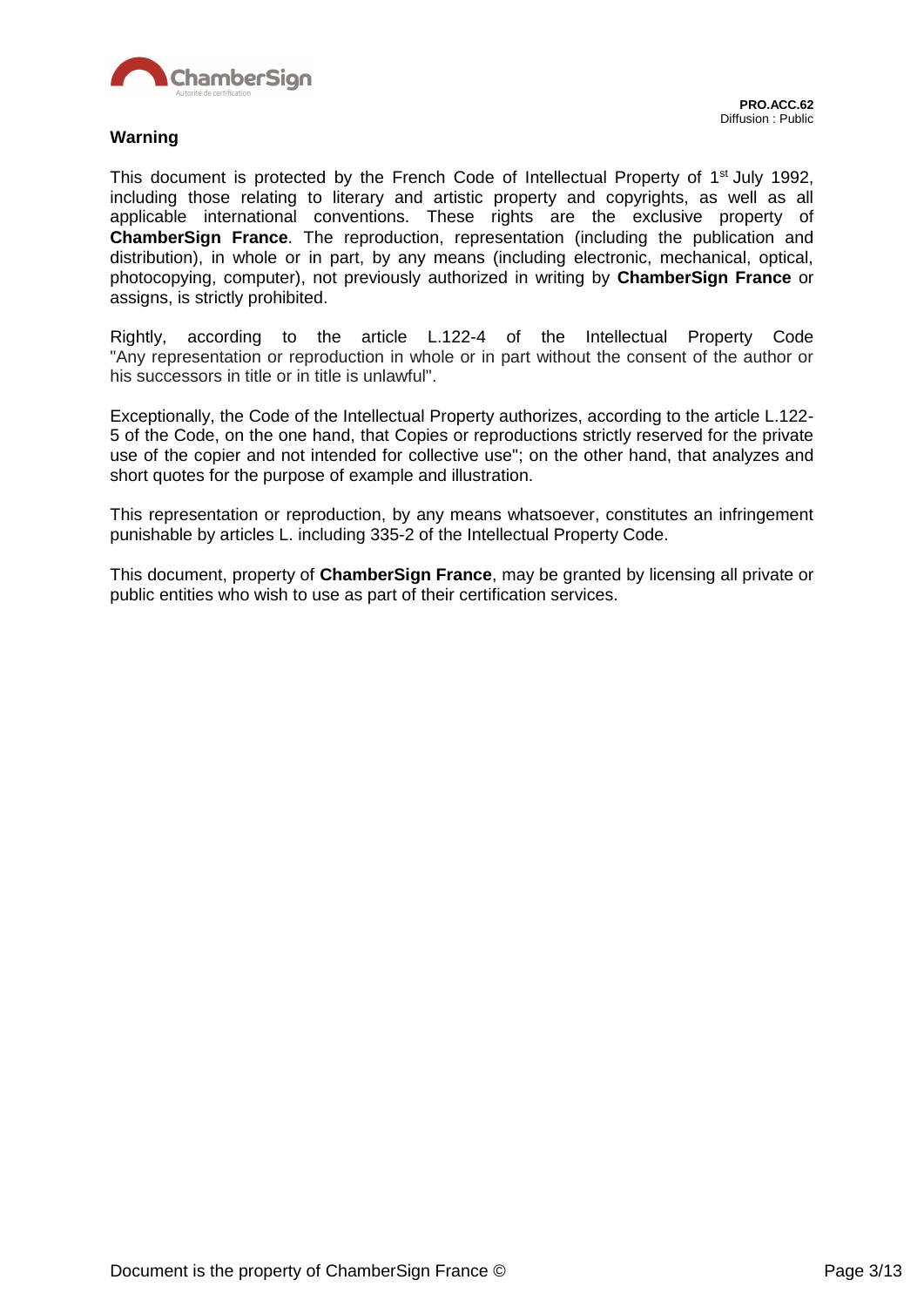

| <b>Statement types</b>                                | <b>Statement descriptions</b>                                                                                                                                                                                                                                                                                                                                                                                                                                                                                                                                                                                                                                                                                                                                                                 |  |
|-------------------------------------------------------|-----------------------------------------------------------------------------------------------------------------------------------------------------------------------------------------------------------------------------------------------------------------------------------------------------------------------------------------------------------------------------------------------------------------------------------------------------------------------------------------------------------------------------------------------------------------------------------------------------------------------------------------------------------------------------------------------------------------------------------------------------------------------------------------------|--|
| TSP contact info:                                     | Any questions or comments about these CPS can be sent by email to the following address:<br>qualite@chambersign.fr                                                                                                                                                                                                                                                                                                                                                                                                                                                                                                                                                                                                                                                                            |  |
| Certificate type, validation<br>procedures and usage: | Cryptographic media's subjects are qualified by ANSSI to the the level required by the eIDAS regulation. Key<br>pairs of subject are not escrowed or backuped. Cryptographic media containing the keys pairs are activated only<br>after entering an activation code (PIN code) fully controlled by the person in charge of certificates and must be<br>keeping secret. The activation data correspond to PINs cryptographic materials, which are customized by the<br>person in charge of certificates when customizing their support which must not be communicate to anyone. The<br>various components of the PKI are not at any moment know the code.                                                                                                                                     |  |
|                                                       | Usage is signing on behalf of a legal entity or application. The seal helps to attest to the identity of the legal entity<br>to which the certificate was issued. It also ensures the integrity of data which are signed by the stamp.<br>Moreover, ChamberSign France may be forced to issue test certificates. These test certificates are identified as<br>such in their DN by the explicit mention TEST. They are covered by any warranty by ChamberSign France and<br>they must never be used for purposes other than for testing purposes. In the late stages of testing, these<br>certificates are revoked.                                                                                                                                                                            |  |
|                                                       | Certificates issued in accordance to these Terms of service contain the following OID: 1.2.250.1.96.1.8.2.4                                                                                                                                                                                                                                                                                                                                                                                                                                                                                                                                                                                                                                                                                   |  |
|                                                       | The certificates identify the following fields for legal persons:                                                                                                                                                                                                                                                                                                                                                                                                                                                                                                                                                                                                                                                                                                                             |  |
|                                                       | field Description<br>DN encoded in UTF8String<br>countryName ISO code on 2 letters (see ISO3166-1) of the country of the competent authority with which the<br>entity is officially registered (commercial court, ministry, etc.)<br>organizationName official name of the entity (corporate name of the registered office)<br>organizationalUnitName national identifier of the structure among:<br>• For entities based in mainland France and overseas territories: 0002 << N ° SIRET on 14 characters >><br>• For entities based in New Caledonia: S540 << N $\degree$ RIDET on 9 characters maximum >><br>• For other entities based in a country of the European Community: S << 3-digit country ISO3166-1 code >> <<<br>14-digit EU VAT number >><br>The field can be iterated 3 times |  |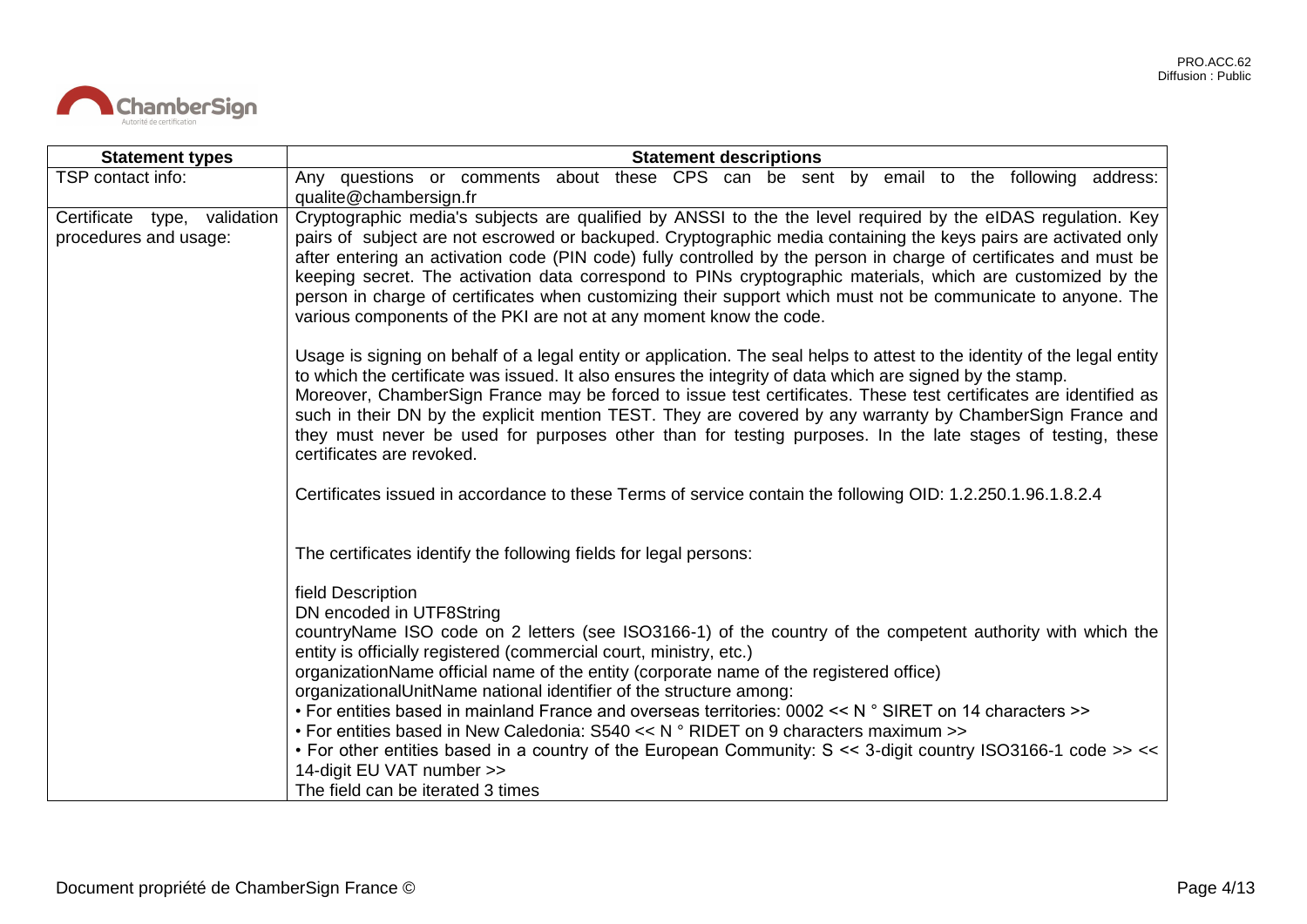

| organizationIdentifier The official registration number of the service provider in accordance with [EN_319_412-1]<br>clause 5.1.4. In France, this registration number may also consist of the prefix "SI: FR-" followed by the number<br><b>SIREN or SIRET</b><br>Identifier of the entity with which the subject is linked<br>VAT <country code=""> - <intracommunity number="" vat=""></intracommunity></country>                                                                                                                            |
|-------------------------------------------------------------------------------------------------------------------------------------------------------------------------------------------------------------------------------------------------------------------------------------------------------------------------------------------------------------------------------------------------------------------------------------------------------------------------------------------------------------------------------------------------|
| • NTR <country code=""> - <siren number=""><br/>locality city where the subject's establishment is located</siren></country>                                                                                                                                                                                                                                                                                                                                                                                                                    |
| service's commonName FQDN or stamp name                                                                                                                                                                                                                                                                                                                                                                                                                                                                                                         |
| serialNumber 4-digit sequential number to process homonymy cases<br>By default, the value of this attribute is "0001". If a subject with all other attributes of the DN are identical<br>(countryName, organizationName, organizationIdentifier, organizationalUnitName, and commonName) has<br>already been registered, the value of the serialNumber attribute for the new subject changes to "0002" and so on.                                                                                                                               |
| Certificate request files, containing the key pair to be certified, are sealed using the corresponding key pair.                                                                                                                                                                                                                                                                                                                                                                                                                                |
| Information regarding the structure on which the subject is attached are subject to verification upon registration<br>(existence, validity, ).                                                                                                                                                                                                                                                                                                                                                                                                  |
| The identity of the subject or person in charge of certicate is verified through verification of official identity<br>documents during a face-to-face.                                                                                                                                                                                                                                                                                                                                                                                          |
| Following validation of the certificate request file by the PKI registration function, the process consists to give by<br>hand a wide cryptographic media to the subject or the person in charge of the certificate, uniquely identified and<br>linked to the subject, which will be customized under the control of subject: personalization of the activation code<br>(PIN code), generating the key pair in the subject, sending the key pair to the certificate generation function,<br>downloading the generated certificate on the media. |
| The certificate is accepted explicitely by the subject or person in charge of certificates at the delivery time.<br>The subject or the person in charge of certificates accepted his certificate by signing with his new certificate an<br>acceptance form online.                                                                                                                                                                                                                                                                              |
| The first renewal, if authorized by the regulations at the time of expiry date of the certificate to be renewed, can<br>be performed online if it takes place before the expiry date of the corresponding certificate. The subject or the<br>person in charge of certificates confirms that information related to certificate renewal is always accurate. The                                                                                                                                                                                  |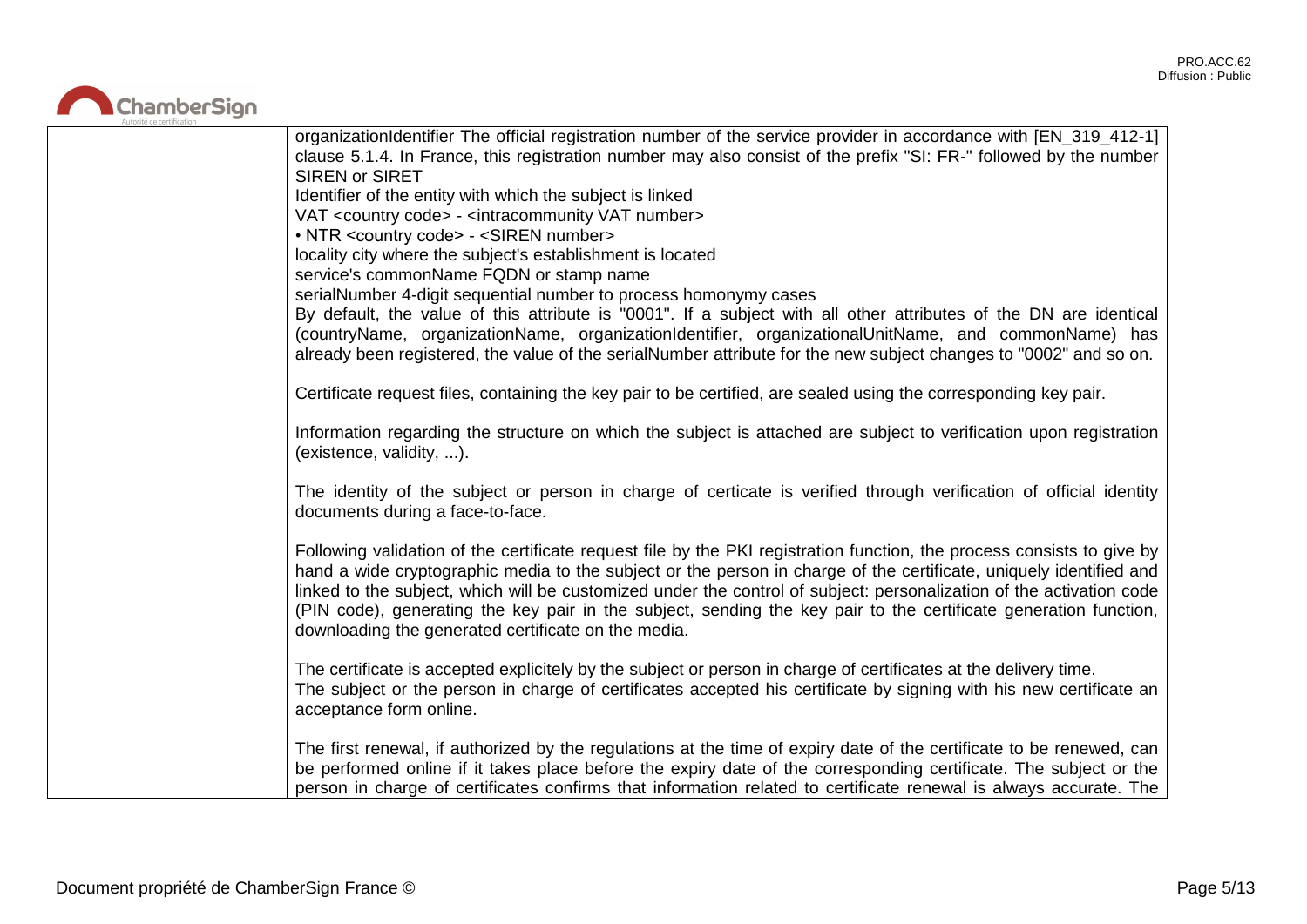

| next renewal is carried out following the initial registration procedure. The renewal after revocation is carried out<br>according to the initial registration procedure.                                                                                                                                                                                                                                                                                                                                                                                                                                                                                              |
|------------------------------------------------------------------------------------------------------------------------------------------------------------------------------------------------------------------------------------------------------------------------------------------------------------------------------------------------------------------------------------------------------------------------------------------------------------------------------------------------------------------------------------------------------------------------------------------------------------------------------------------------------------------------|
| The main cause for the issuance of a new certificate and the corresponding key pair is the end of validity of the<br>certificate. The validity period of certificates provided by ChamberSign France is three (3) years. The key pairs<br>must be effectively periodically renewed to minimize the risk of cryptographic attack.                                                                                                                                                                                                                                                                                                                                       |
| A renewal can also be made in advance, following a declared event or incident by the subject or the person in<br>charge of certificates, the most frequent being the loss, theft or malfunction of cryptographic media. In this case<br>the renewal is, for the subject or the person in charge of certificates, to redo an initial application.                                                                                                                                                                                                                                                                                                                       |
| A modification of the information contained in the certificate also involves the issuance of a new certificate (with<br>renewal of the key pair).                                                                                                                                                                                                                                                                                                                                                                                                                                                                                                                      |
| Dans tous ces cas la délivrance d'un nouveau certificat est réalisée de manière identique au processus de<br>délivrance initiale. Seule la phase d'enregistrement peut différer pour un renouvellement. Par exemple seuls<br>quelques documents peuvent ne pas être demandé (acte de nomination du RL notamment).                                                                                                                                                                                                                                                                                                                                                      |
| Any revocation request is subject to an applicant authentication and verification of his authority.                                                                                                                                                                                                                                                                                                                                                                                                                                                                                                                                                                    |
| There can be no certificate suspension. Only the final certificate revocation can be performed. ChamberSign<br>France ensures the availability of the revocation status at any time and beyond the certificate validity period by<br>implementing the following measures:<br>. Publication without a time limit of revoked certificates published in the CSF;<br>• Compliance of the OCSP response, revoked in case of solicitation after the date of the end of life of the<br>certificate.                                                                                                                                                                           |
| The following circumstances may cause the revocation of a certificate:<br>• the certificate key pair is lost, stolen, unusable (malfunction of support), compromised or suspected compromise<br>(application for the license manager itself);<br>information or attributes of the subject contained in the certificate is no longer valid or no more consistent with<br>the intended use of the certificate, this before the normal expiry of the certificate;<br>• cryptographic algorithms used are obsolete and are no longer considered safe;<br>• it has been shown that the person in charge of certificate has not complied with the applicable terms of use of |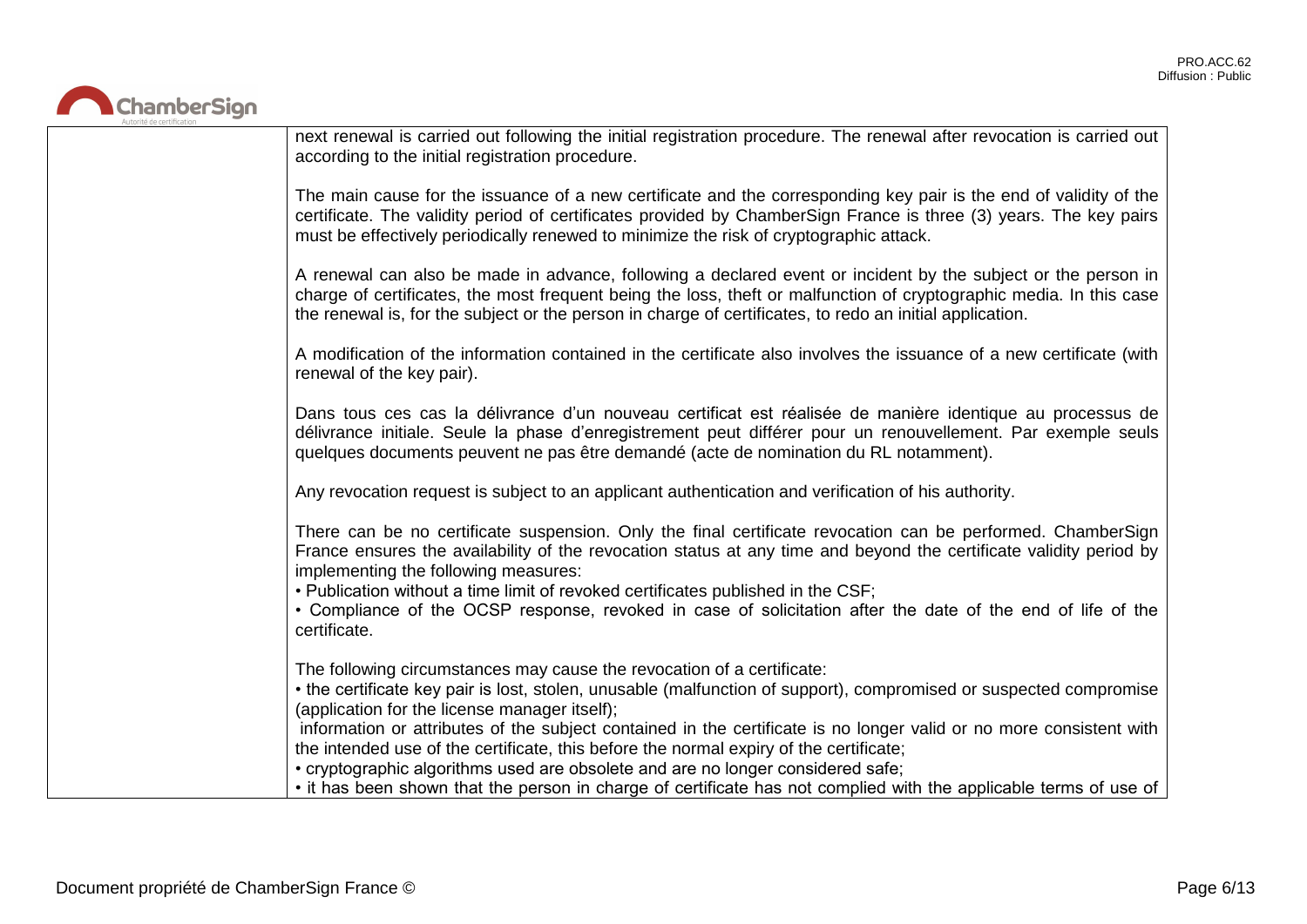# ChamberSign

|                             | the certificate;                                                                                                                                                                                                                                                                                                                                                                                                                                                                                                                               |
|-----------------------------|------------------------------------------------------------------------------------------------------------------------------------------------------------------------------------------------------------------------------------------------------------------------------------------------------------------------------------------------------------------------------------------------------------------------------------------------------------------------------------------------------------------------------------------------|
|                             | • the CA certificate is revoked (which results in the revocation of certificates signed by the corresponding key<br>pair);                                                                                                                                                                                                                                                                                                                                                                                                                     |
|                             | Revocation requests are processed within 24 hours after receiving the request, 7 days / 7 (weekends and<br>holidays included if the revocation is processed by the subject, the person in charge of certificates or natural<br>person mandated to represent the subject), excluding consecutive revocations to requests for modification of the<br>subject data.                                                                                                                                                                               |
|                             | The revocation management function is available round the clock, 7 days a week. The maximum duration of<br>downtime per interruption (failure or maintenance) of the revocation management function is 2 hours. The<br>maximum total duration of downtime per month of revocation management function is 8 hours.                                                                                                                                                                                                                              |
| Reliance limits :           | The Client agrees that ChamberSign France retains documents for proof of identification control of the subject for<br>the periods provided in the Certificate Policy and the documents relating to the conclusion of this contract.                                                                                                                                                                                                                                                                                                            |
|                             | The event logs are kept on site for a period of one (1) month.                                                                                                                                                                                                                                                                                                                                                                                                                                                                                 |
|                             | After their generation, they are archived and kept for seven (7) years.                                                                                                                                                                                                                                                                                                                                                                                                                                                                        |
|                             | The original registration files are archived with archivers third party for a period of eleven (11) years from the<br>issuance of the certificate.                                                                                                                                                                                                                                                                                                                                                                                             |
|                             | If Client's request to obtain a copy of the registration dossier, the Client will be charged the corresponding cost.<br>Certificates and CRLs are archived for a period of seven (7) years after their expiry.                                                                                                                                                                                                                                                                                                                                 |
|                             | If the Client wishes that the registration files, the Certificates or the CRLs are kept for a longer period of archiving,<br>he will have to make the necessary ones and to take the cost himself at his charge.                                                                                                                                                                                                                                                                                                                               |
| Obligations of subscribers: | The Client and its Legal Representative undertake to respect the provisions of the PDS.                                                                                                                                                                                                                                                                                                                                                                                                                                                        |
|                             | The Client and its Legal Representative are responsible for the management of Certificates issued to employees,<br>delegates or agents of Client under the subscription agreement and undertake to ensure that any Certificate's<br>subject violating obligations under the Terms and that no fraud or error is committed. As such, the Client and its<br>Legal Representative will ensure in particular that the leader:<br>- communicates via the contact point identified herein, the information to create the certificate and any changes |
|                             | during the duration of the certificate;                                                                                                                                                                                                                                                                                                                                                                                                                                                                                                        |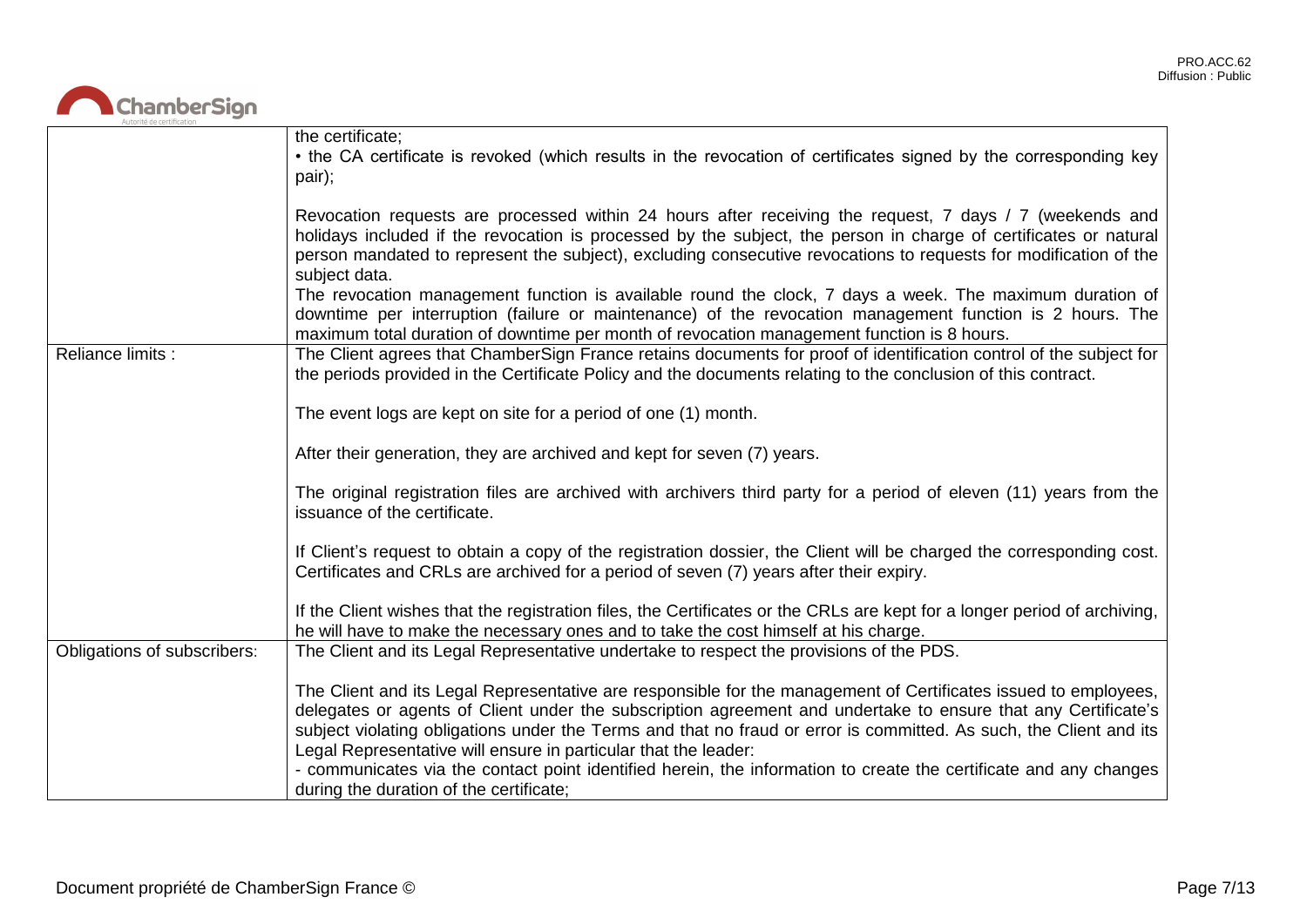

|                                                                | - respects the revocation procedure described in Article 9 Revocation of the Certificate;<br>- keeps secret and secure way, confidential data and the physical support of the Certificate.                                                                                                                                                                                                                                                                                                                                                                                                                                                                                                                                                                                                                                                                                                                                                                   |
|----------------------------------------------------------------|--------------------------------------------------------------------------------------------------------------------------------------------------------------------------------------------------------------------------------------------------------------------------------------------------------------------------------------------------------------------------------------------------------------------------------------------------------------------------------------------------------------------------------------------------------------------------------------------------------------------------------------------------------------------------------------------------------------------------------------------------------------------------------------------------------------------------------------------------------------------------------------------------------------------------------------------------------------|
|                                                                | The Client and its Legal Representative undertake to provide all relevant information, accurate and updated for<br>the creation and management of certificates.                                                                                                                                                                                                                                                                                                                                                                                                                                                                                                                                                                                                                                                                                                                                                                                              |
|                                                                | The Client and its Legal Representative undertake to inform the home Registration Authority of any changes to<br>information contained in the certificate by mail with the required supporting documents without delay. The<br>previous certificate will be revoked and a new certificate containing the updated information will be issued.                                                                                                                                                                                                                                                                                                                                                                                                                                                                                                                                                                                                                 |
|                                                                | The Client and its Legal Representative vouch for the accuracy of the information provided and completeness of<br>the supporting documents required for registration of the Certificates.                                                                                                                                                                                                                                                                                                                                                                                                                                                                                                                                                                                                                                                                                                                                                                    |
|                                                                | The Client and its Legal Representative recognize and accept that the information provided thereunder are kept<br>and used by ChamberSign France to manage certificates as provided by law and in particular those relating to the<br>protection of personal data.                                                                                                                                                                                                                                                                                                                                                                                                                                                                                                                                                                                                                                                                                           |
|                                                                | The Client and its Legal Representative acknowledge being informed of the conditions of installation of<br>Certificates ChamberSign France.                                                                                                                                                                                                                                                                                                                                                                                                                                                                                                                                                                                                                                                                                                                                                                                                                  |
|                                                                | In particular, the certificate is the subject of a tutorial available on the website of ChamberSign France.                                                                                                                                                                                                                                                                                                                                                                                                                                                                                                                                                                                                                                                                                                                                                                                                                                                  |
|                                                                | The Client and its Legal Representative choose hardware and software offering security in line with their<br>requirements for the installation and protection of Certificates and physical media.                                                                                                                                                                                                                                                                                                                                                                                                                                                                                                                                                                                                                                                                                                                                                            |
| Certificate status checking<br>obligations of relying parties: | Acceptors certificates must verify the non-revocation of the certificates on which they will base their confidence.<br>This verification is done by checking the CRL available via the website ChamberSign France, or by querying<br>certificate status online service (OCSP) that incorporates a response "revoked certificate" from the date of end of<br>life certifiat. The revoked certificates are still present in the CRL even after their original expiration date. The<br>service is available 24 hours / 24 and 7 days / 7 via the website ChamberSign France. The maximum duration of<br>downtime per interruption (failure or maintenance) of the information based on the status of certificates is 4 hours.<br>The maximum total duration of downtime per month of the information function on certificate status is 16 hours.<br>The maximum response time of the OCSP service received a query on the status of a certificate is 10 seconds |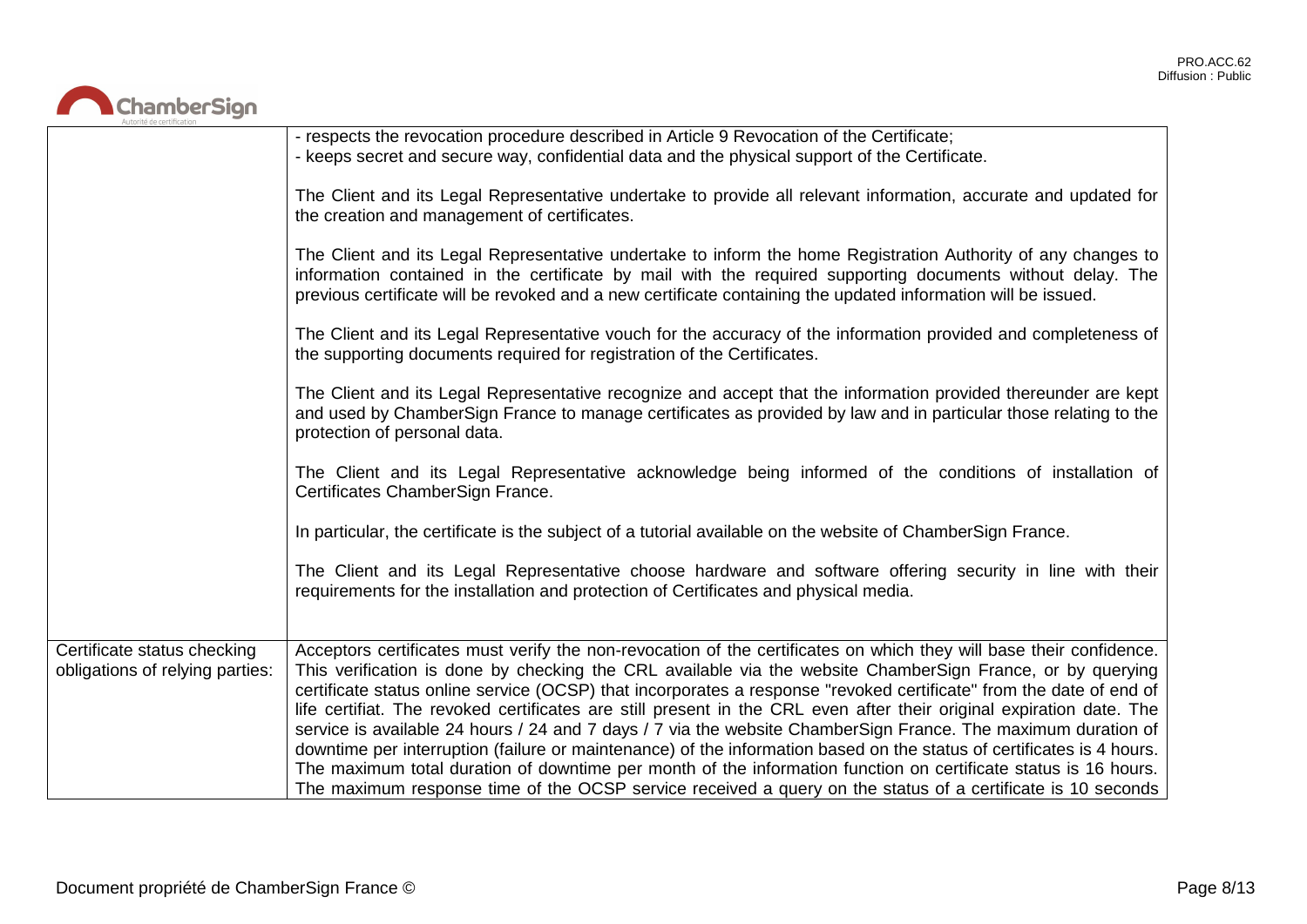

|                                                                  | from the receipt of the request by the server.                                                                                                                                                                                                                                                                                                                                                                 |
|------------------------------------------------------------------|----------------------------------------------------------------------------------------------------------------------------------------------------------------------------------------------------------------------------------------------------------------------------------------------------------------------------------------------------------------------------------------------------------------|
| Limited warranty and<br>disclaimer / Limitation of<br>liability: | ChamberSign France is responsible for the compliance of its Certificate Policy, the requirements issued by the<br>model of CPS.                                                                                                                                                                                                                                                                                |
|                                                                  | ChamberSign France assumes any harmful consequences resulting from non-compliance with its Certificate<br>Policy by itself or one of its components.                                                                                                                                                                                                                                                           |
|                                                                  | ChamberSign France acknowledges liability in case of proven misconduct or negligence of itself or one of its<br>components, whatever their nature and severity, which would result in reading, alteration or misuse of personal<br>data subjects for fraudulent purposes, these data are contained in transit or in the Certificates management<br>applications.                                               |
|                                                                  | ChamberSign France is responsible for maintaining the security level of the technical infrastructure on which it<br>relies to provide its services.                                                                                                                                                                                                                                                            |
|                                                                  | ChamberSign France can not be held liable for damage caused by use of the Certificate beyond the limits of the<br>authorized use.                                                                                                                                                                                                                                                                              |
|                                                                  | Responsibility of ChamberSign France can not be held liable for inaccurate information due to false declarations,<br>false documents or no information of changes in the situation of the Subject, the Legal Representative, or natural<br>person mandated to represent the subject when creating or valid certificate, which the false declaration, false<br>documents or the omission is intentional or not. |
|                                                                  | ChamberSign France assumes no obligation or responsibility for the consequences of delays in transmission,<br>alteration, errors or loss of any email, letter or document, signed or otherwise authenticated.                                                                                                                                                                                                  |
|                                                                  | ChamberSign France does not in any way be held responsible for the contents of files or transactions signed or<br>authenticated using the certificate, the Client and the subject is only vis-a-vis third parties responsible for the<br>content of these shipments.                                                                                                                                           |
|                                                                  | ChamberSign France will in no case liable for indirect damage such as, for example, any financial or commercial<br>loss, loss of income or operating, finding their origin or resulting subscription or inherent in the use of certificates<br>issued by ChamberSign France.                                                                                                                                   |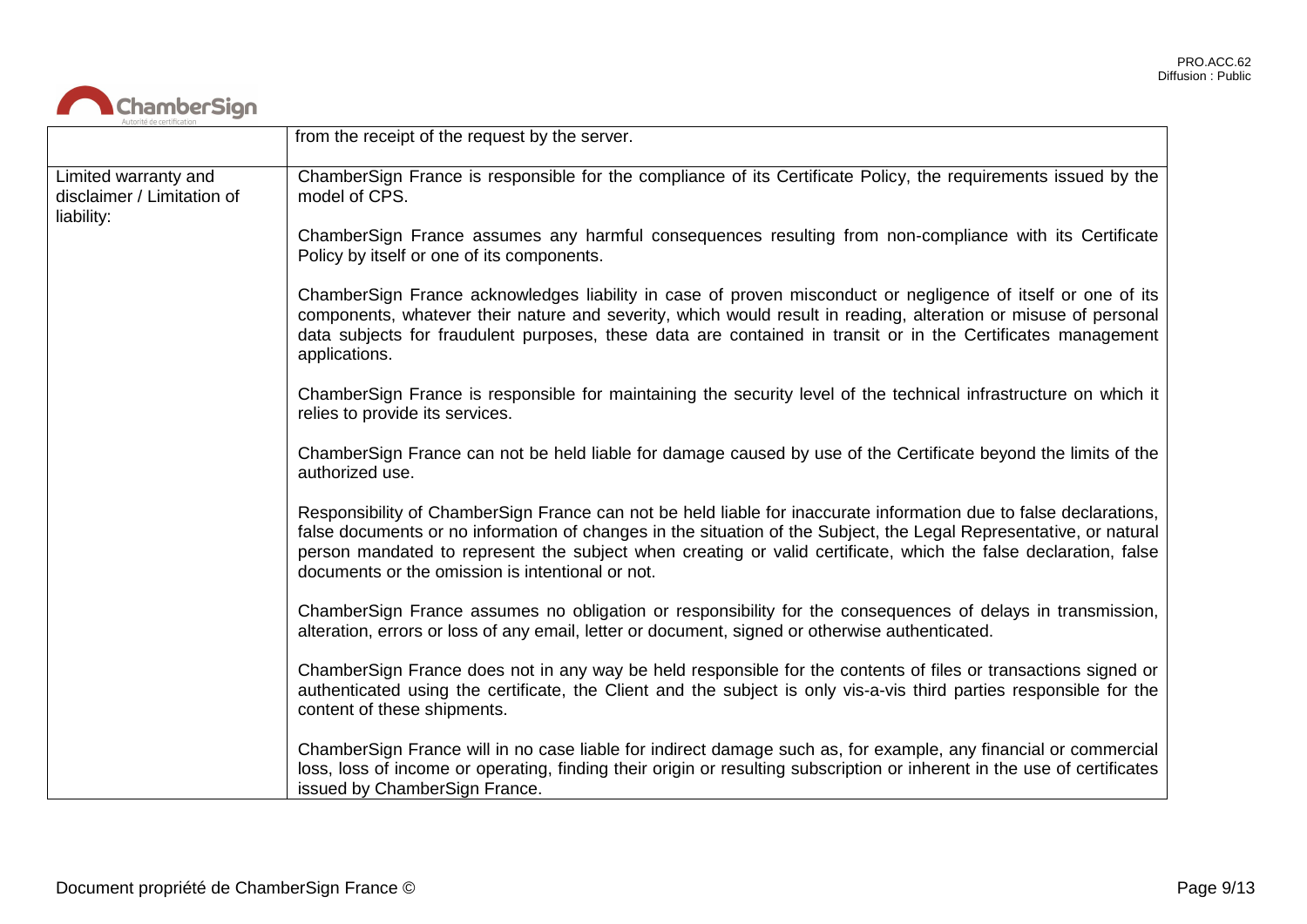ㄱ



|                                                       | ChamberSign France assumes no obligation or liability for the use by the Holder of a Certificate not in<br>accordance with the PDS, especially regarding the validity of control procedures certificate during a transaction.                      |
|-------------------------------------------------------|----------------------------------------------------------------------------------------------------------------------------------------------------------------------------------------------------------------------------------------------------|
|                                                       | Otherwise, ChamberSign France can not be responsible for phenomena related to normal wear of computer<br>media, including the deterioration of the information given on the said media due to the influence of magnetic<br>fields.                 |
|                                                       | ChamberSign France can not be held liable for such damage related to a disruption or malfunction of services<br>and applications for Certificates User.                                                                                            |
|                                                       | If the Legal Representative has acquired one or more physical media, ChamberSign France is responsible only<br>for their physical deliverance.                                                                                                     |
|                                                       | Due to the constant evolution of technology and levels of security attached to the standards in force in case of<br>malfunction of the physical media or its associated driver software, the Client must request revocation of the<br>Certificate. |
|                                                       | ChamberSign France can not be responsible for the use of subject Private Key, who has personal responsibility.<br>Any damage related to the Compromise of the Private Key is the Client.                                                           |
|                                                       | ChamberSign France can not be held liable due to illicit use of the Certificate once the Client, the Legal<br>Representative, the Certification Agent or the subject has not made a revocation request in accordance with the<br>Terms.            |
| Applicable agreements, SPC,<br>PO Box:                | The applicable certification policy is published at the following address:<br>https://pc.chambersign.fr/ca3/ChamberSign_France_CA3_Qualified_eID.pdf                                                                                               |
| Privacy policy:                                       | See Appendix 1                                                                                                                                                                                                                                     |
| Refund policy:                                        | ChamberSign France has subscribed for all of the physical, material and immaterial arising from its business<br>insurance covering the consequences of professional liability.                                                                     |
|                                                       | Under the insurance contract by ChamberSign France, and the limits and conditions of this contract, the subject<br>will benefit from the replacement of lost or stolen certificate.                                                                |
| Applicable law, complaints and<br>dispute resolution: | In case of difficulty of any kind and before any legal proceedings, the parties undertake to implement a<br>conciliation procedure.                                                                                                                |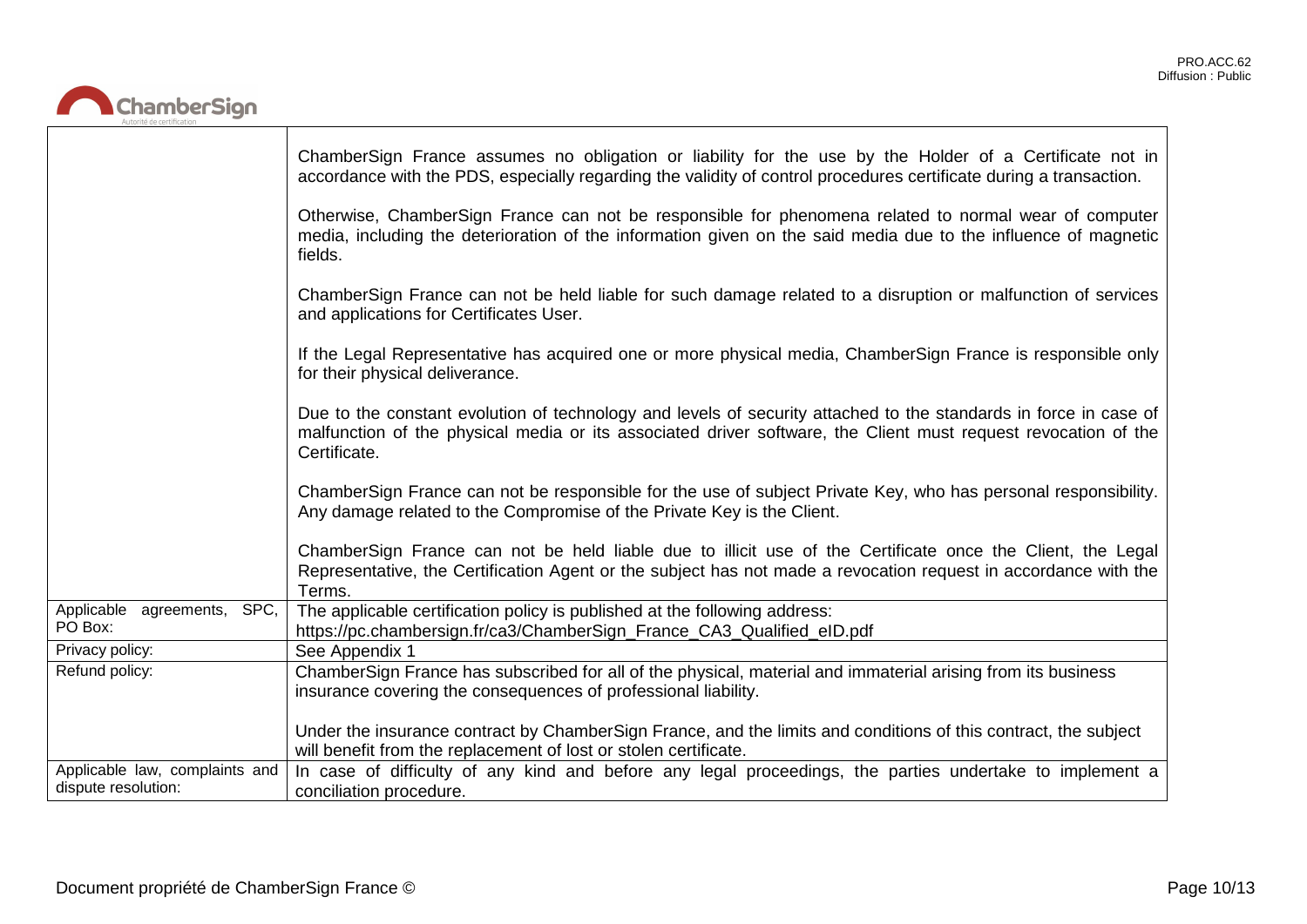

|                                 | The parties agree to meet at the initiative of either party within eight days from receipt of the letter requesting<br>conciliation meeting.                                              |
|---------------------------------|-------------------------------------------------------------------------------------------------------------------------------------------------------------------------------------------|
|                                 | The agenda is set by the party that takes the initiative of reconciliation. The decisions, if adopted by mutual<br>agreement, guaranteed.                                                 |
|                                 | This clause is legally independent of this Agreement. It continues to apply despite the possible invalidity,<br>resolution, termination or extinction of these contractual relationships. |
|                                 | Otherwise, jurisdiction is assigned to the French courts.                                                                                                                                 |
|                                 | These Terms are governed by French law.                                                                                                                                                   |
|                                 | This is so for the substantive rules and the rules of form and this, notwithstanding the places of performance of<br>the substantive or accessory obligations.                            |
| TSP and repository<br>licenses, | Certificates issued qualified eIDAS. The root certificate of the PKI be downloaded from the website ChamberSign.                                                                          |
| trust marks and audit:          | The user can check the fingerprint of the root certificate on the https://www.keymanagement.chambersign.fr<br>secure site or by contacting ChamberSign France by phone.                   |
|                                 | publishing points are: http://crl.chambersign.fr/ca3/ChamberSign_France_CA3_Qualified_eID.crl<br>CRL                                                                                      |
|                                 | http://crl.chambersign.tm.fr/ca3/ChamberSign_France_CA3_Qualified_eID.crl                                                                                                                 |
|                                 | <b>CA</b><br>certificate<br>following<br>downloaded<br>address:<br>The<br>be<br>the<br>can                                                                                                |
|                                 | https://pc.chambersign.fr/ca3/ChamberSign_France_CA3_Qualified_eID.cer                                                                                                                    |
|                                 | <b>OCSP</b><br>responders<br>http://ocsp-<br>The<br>be<br>accessed<br>at:<br>can<br>$\sqrt{ }$<br>ca3.chambersign.fr/ChamberSign_France_CA3_Qualified_eID<br>ocsp-ca3.<br>http:           |
|                                 | chambersign.tm.fr/ChamberSign_France_CA3_Qualified_eID                                                                                                                                    |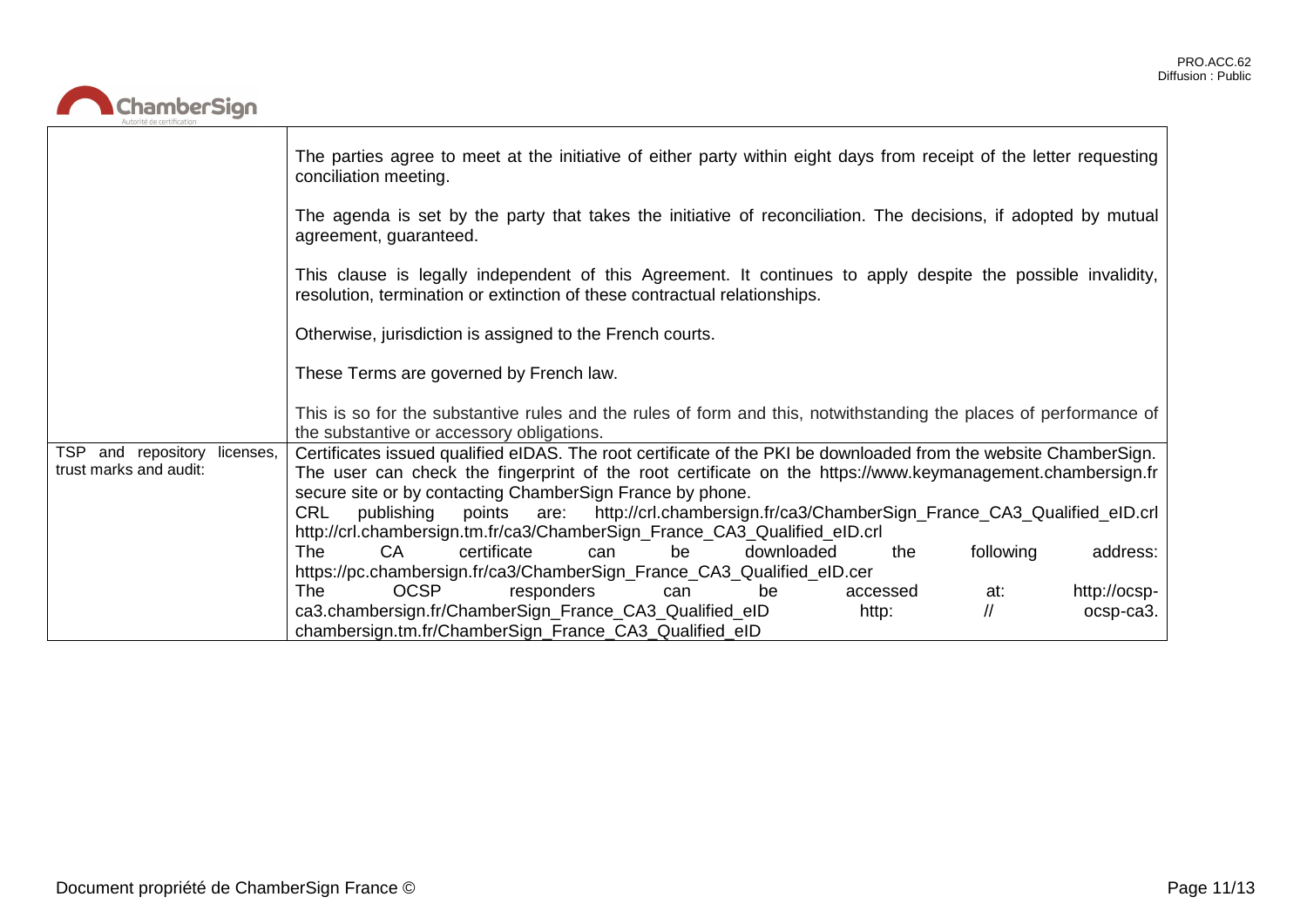

### *1.1.APPENDIX 1. PROTECTION OF PERSONAL DATA*

# **1. PERSONAL DATA**

#### *1.2.1.1 PROCESSING OF PERSONAL DATA*

1. Personal data collected by ChamberSign France for the purpose of the issuing and preservation of the certificates will only be processed for the purposes for which they were collected.

2. ChamberSign France declares and warrants that the personal data collected in the context of the present conditions as well as the treatments for which it is responsible or, as the case may be, as a subcontractor, are processed in accordance with the provisions of Law no. 78-17 of 6 January 1978 relating to data, the files and freedoms (amended by the law N ° 2018-493 of June 20, 2018 relating to data, files and freedoms and various provisions concerning the protection of personal data) and Regulation (EU) 2016/679 of the European Parliament and of the Council of 27 April 2016 on the protection of personal data natural persons with regard to the processing of personal data and the free movement of such data and repealing Directive 95/46 / EC.

3. The Customer, the Legal Representative, the Agent of Certification and the Subject are informed that in accordance with the regulation in force, ChamberSign France, as a data processor, or according to the case, the subcontractor, implements a processing of personal data concerning them with the following conditions:

- the provision of certification services by ChamberSign France;

- the management of the access and the operation of the certification services provided by ChamberSign France;

- identification of the Subject;

- authentication of the Subject;

- the issuance, preservation, renewal and revocation of the Certificates and the keys pairs;

- compilation of statistics and the measurement of quality and the satisfaction of the certification services provided by ChamberSign France.

4. The collected data are mandatory. Otherwise, ChamberSign France will be able to provide the certification services.

5. ChamberSign France ensures the confidentiality and the security of data collected within the framework of the present ones. Nevertheless, the data contained in the Certificate are by nature public.

6. The data processed by ChamberSign France are not transferred outside the European Union.

7. The collected data are only intended for the authorized services of ChamberSign France. These data could be transmitted to the technical operator of ChamberSign France, which respects the same policy of confidentiality as ChamberSign France. The data are hereby preserved for the duration of the article 22.

8. The Legal Representative, the Certification Agent and the Subject are informed by these general conditions of use that they have a right of access, rectification, deletion, limitation of